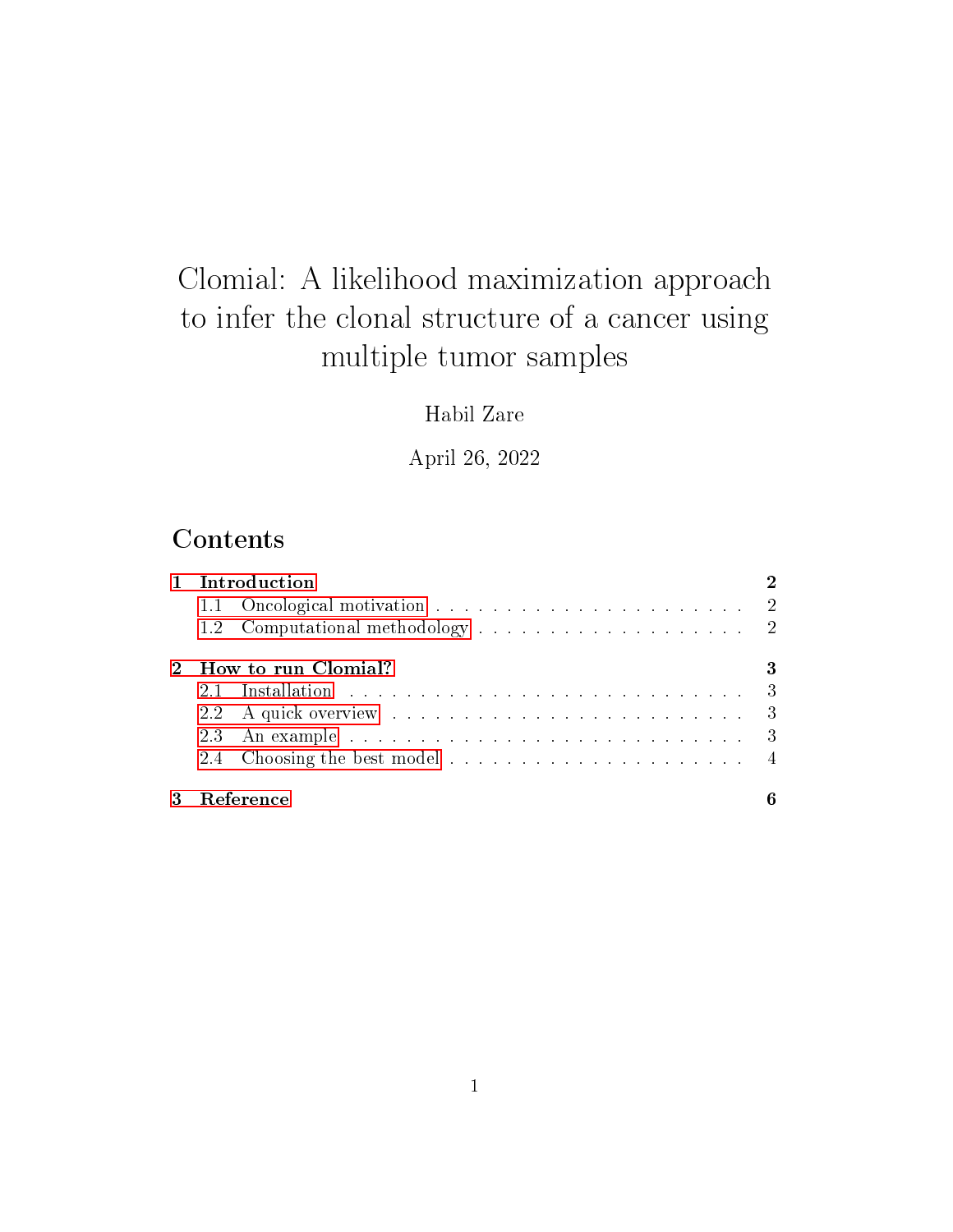### <span id="page-1-0"></span>1 Introduction

Identifying the clonal decomposition of a tumor is oncologically important and computationally challenging.

#### <span id="page-1-1"></span>1.1 Oncological motivation

Cancers arise from successive rounds of mutation and selection, generating clonalpopulations that vary in size, mutational content and drug responsiveness. Ascertaining the clonal composition of a tumor is therefore important both for prognosis and therapy. Mutation counts and frequencies resulting from next-generation sequencing (NGS) potentially reflect a tumor's clonal composition; however, deconvolving NGS data to infer a tumor's clonal structure presents a major challenge.

### <span id="page-1-2"></span>1.2 Computational methodology

Clomial is based on a generative model for NGS data derived from multiple subsections of a single tumor. The counts of alternative alleles are modeled using binomial distributions, and therefore, the novel method is called "Clomial"; Clonal decomposition using binomial models. Unlike the previous approaches, Clomial is capable of incorporating multiple samples in the analysis together to increase statistical power. It uses an expectationmaximization (EM) procedure for estimating the clonal genotypes and relative frequencies as described in Zare et al. 2014, which demonstrates, via simulation, the validity of Clomial approach. As a real life example, this package also provides the data and code to infer the clonal composition of a primary breast cancer and associated metastatic lymph node. Applying Clomial to larger numbers of tumors should cast light on the clonal evolution of cancers in space and time.

Please refer to Zare et al. 2014 for a complete description of the methodology, and the results on the real data set.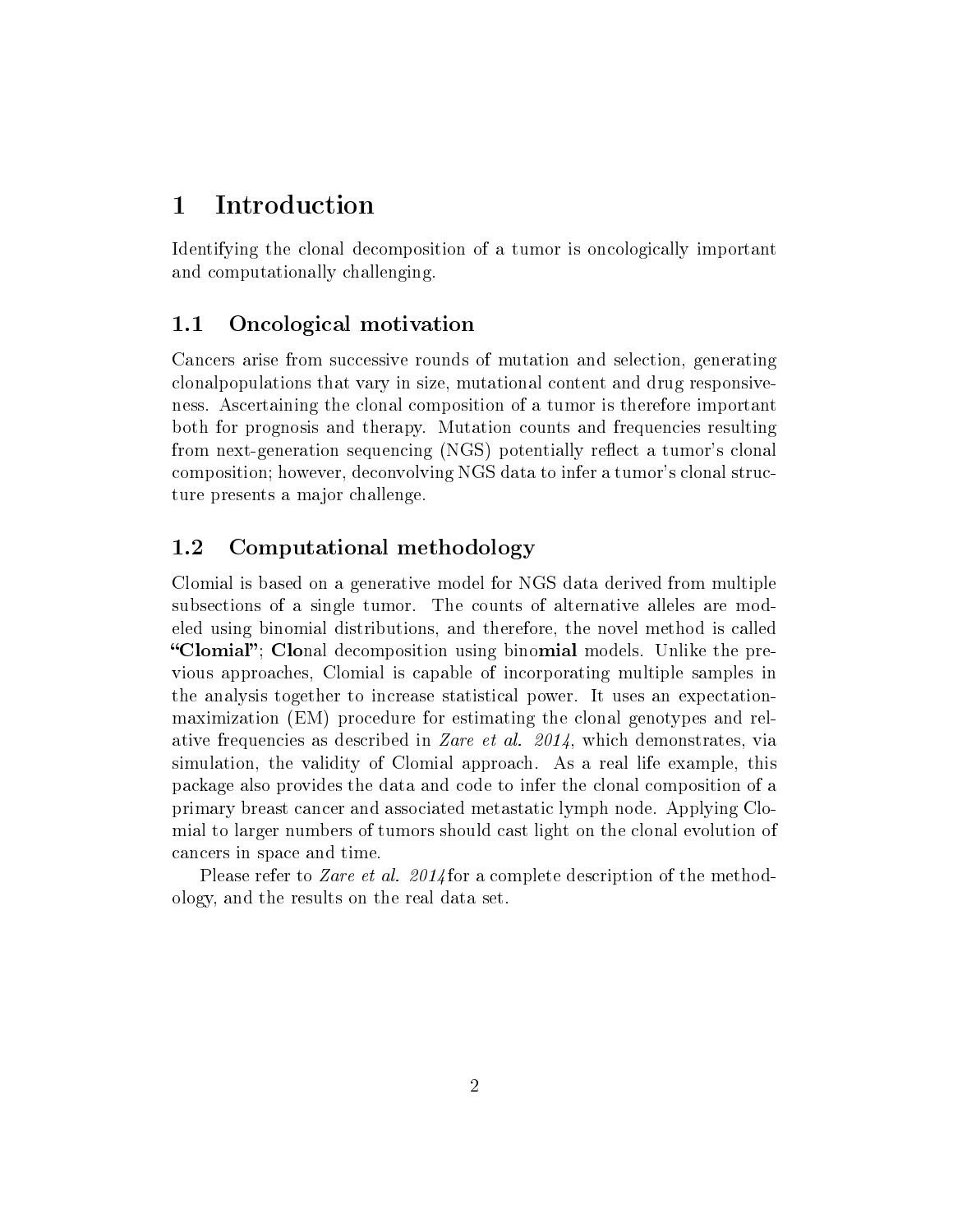### <span id="page-2-0"></span>2 How to run Clomial?

#### <span id="page-2-1"></span>2.1 Installation

Clomial is an R package source that can be downloaded and installed from Bioconductor with the following commands in R:

if (!requireNamespace("BiocManager", quietly=TRUE)) install.packages("BiocManager") BiocManager::install("Clomial")

Alternative, if the source code is already available, the package can be installed by the following command in Linux:

R CMD INSTALL Clomial\_x.y.z.tar.gz

where x.y.z. determines the version. The second approach requires all the dependencies be installed manually, therefore, the first approach is preferred.

#### <span id="page-2-2"></span>2.2 A quick overview

The main function is Clomial() which takes as input 2 matrices  $Dt$  and  $Dc$ . They contain the counts of the alternative allele, and the total number of processed reads, accordingly. Their rows correspond to the genomic loci, and their columns correspond to the samples. Also,  $C$ , the assumed number of clones should be provided to Clomial(). Several models should be trained using different initial values to escape from local optima. Then, the best one in terms of the likelihood can be chosen by choose.best() function. Finally, the Bayesian Information Criterion (BIC) can be performed using the compute.bic() function to estimate the number of clones. However, the results of BIC analysis should be interpreted with great caution for the reasons explained in Zare et al. 2014.

#### <span id="page-2-3"></span>2.3 An example

This example shows how Clomial can be run on counts obtained from next generation sequencing. The user might use standard tools such as BWA, Samtools, or DeepSNV to map the reads and compute the counts. In the following example, we analyze ready-to-use data from a primary breast cancer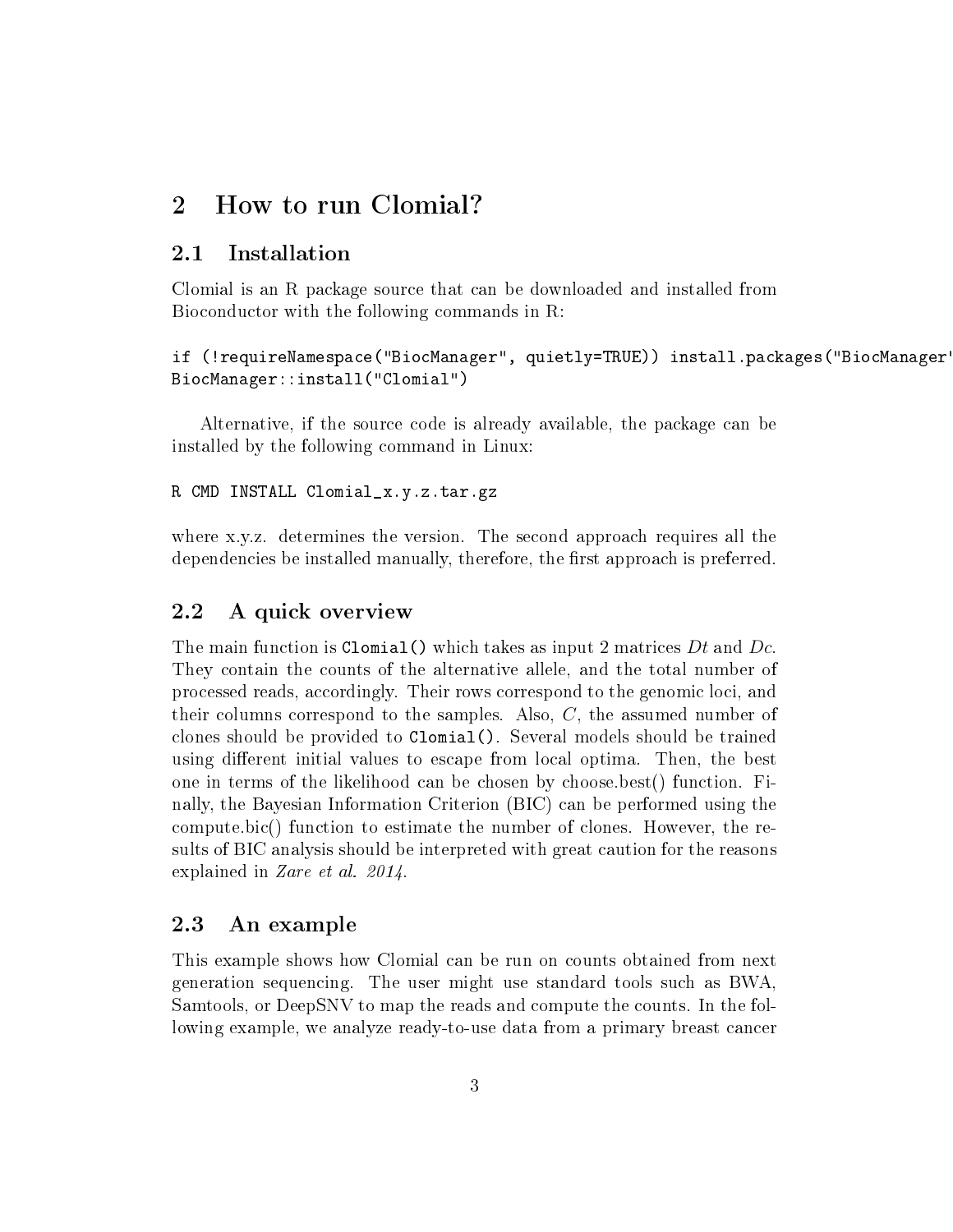and associated metastatic lymph node, where breastCancer is a list containing the input 2 matrices Dt and Dc.

```
> library(Clomial)
> set.seed(1)
> data(breastCancer)
> Dc <- breastCancer$Dc
> Dt <- breastCancer$Dt
> Clomial2 <-Clomial(Dc=Dc,Dt=Dt,maxIt=20,C=4,binomTryNum=2)
```
Clomial is done and the results are stored in Clomial2. We are interested in Clomial[["models"]] which is a list of trained models. For each trained model, Mu models the matrix of genotypes, where rows and columns correspond to genomic loci and clones, accordingly. Also, P is the matrix of clonal frequency where rows and columns correspond to clones and samples, accordingly. For example, the trained parameters for the first model are given by:

```
> model1 <- Clomial2$models[[1]]
> ## The clonal frequencies:
> round(model1$P,digits=2)
```
A5-2 A1-1 A1-4 A1-3 A1-2 A2-1 A2-3 A3-1 A3-2 A3-3 A3-4 B1-1 B1-2 C1 0.99 0.12 0.08 0.38 0.63 0.60 0.28 0.42 0.27 0.15 0.31 0.82 0.87 C2 0.00 0.40 0.39 0.21 0.14 0.19 0.26 0.21 0.32 0.32 0.35 0.00 0.00 C3 0.00 0.03 0.03 0.00 0.00 0.02 0.01 0.00 0.00 0.02 0.02 0.18 0.13 C4 0.00 0.45 0.50 0.41 0.23 0.19 0.45 0.36 0.41 0.51 0.32 0.00 0.00

```
> ## Similarly, the genotypes is given by round(model1$Mu).
```
#### <span id="page-3-0"></span>2.4 Choosing the best model

In practice, more models should be trained using multiple random initialization to escape from local optima. This can be done by, say, binomTryNum=1000 which needs longer computational time, in order of two hours, for this data. For the purpose of this manual, we can use pre-computed results as follows:

```
> data(Clomial1000)
> models <- Clomial1000$models
> ## Number of trained models:
> length(models)
```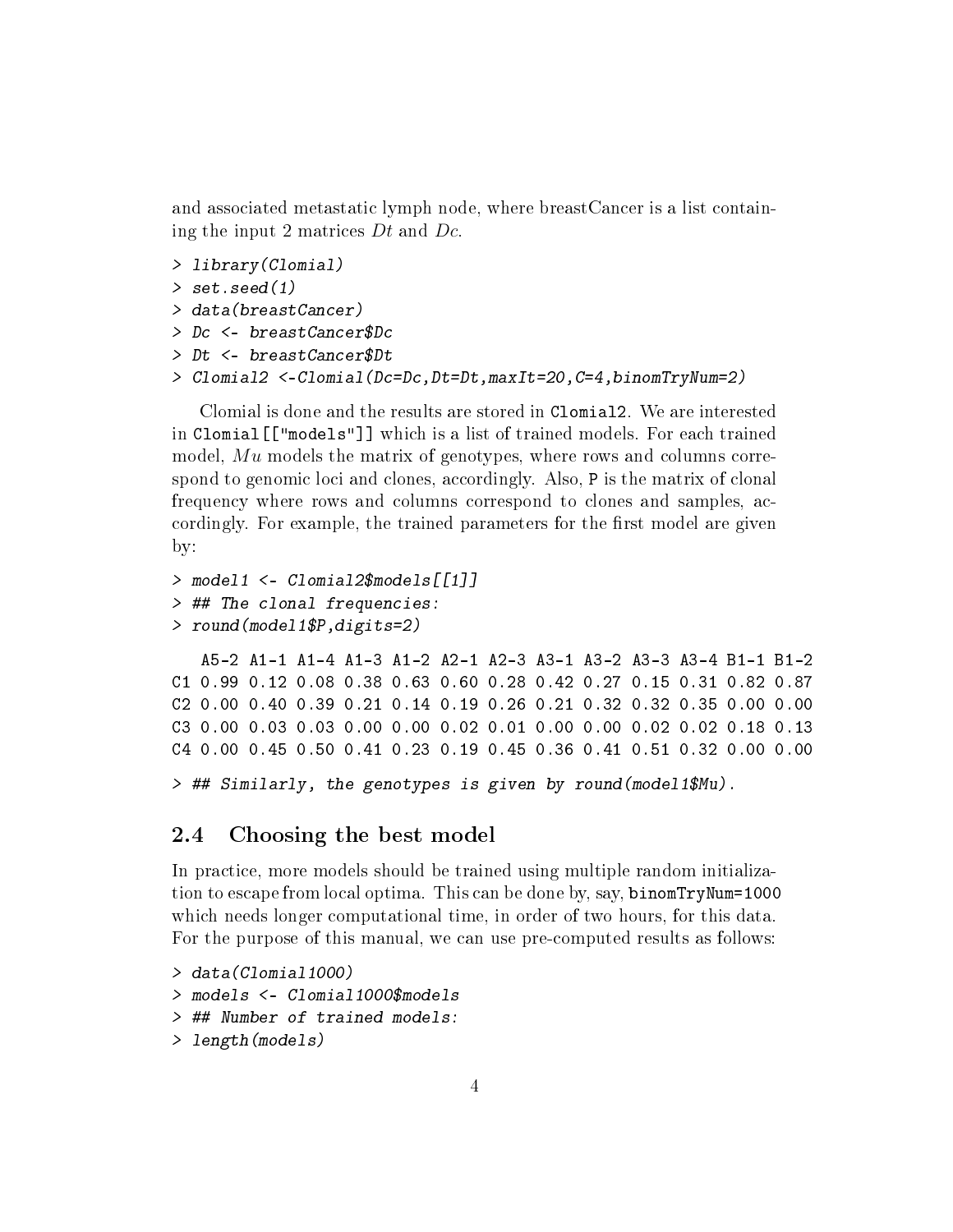[1] 1000

The best model in terms of likelihood is given by choos.best() function: > chosen <- choose.best(models=models, doTalk=TRUE) [1] "Choosing the best out of 1000 ..." [1] 1000 > M1 <- chosen\$bestModel > print("Genotypes according to the best model:") [1] "Genotypes according to the best model:" > round(M1\$Mu) C1 C2 C3 C4 chr12:111884756 0 0 1 1 chr16:7743333 0 0 1 1 chr9:139352016 0 1 1 1 chr17:10404056 0 0 1 1 chr20:33764653 0 0 0 1 chr9:136081779 0 0 0 1 chr4:187250053 0 0 0 1 chr3:132219738 0 0 0 1 chr1:117620562 0 0 0 1 chr4:39606599 0 1 0 1 chr5:140215480 0 0 0 1 chr6:51907756 0 1 0 0 chr17:34913028 0 0 1 0 chr20:2639398 0 1 0 0 chr3:190165603 0 1 0 0 chr3:193201749 0 1 0 0 chr17:10369879 0 1 0 0 > print("Clone frequencies in the first sample:") [1] "Clone frequencies in the first sample:"

> round(M1\$P[,1],digits=2)